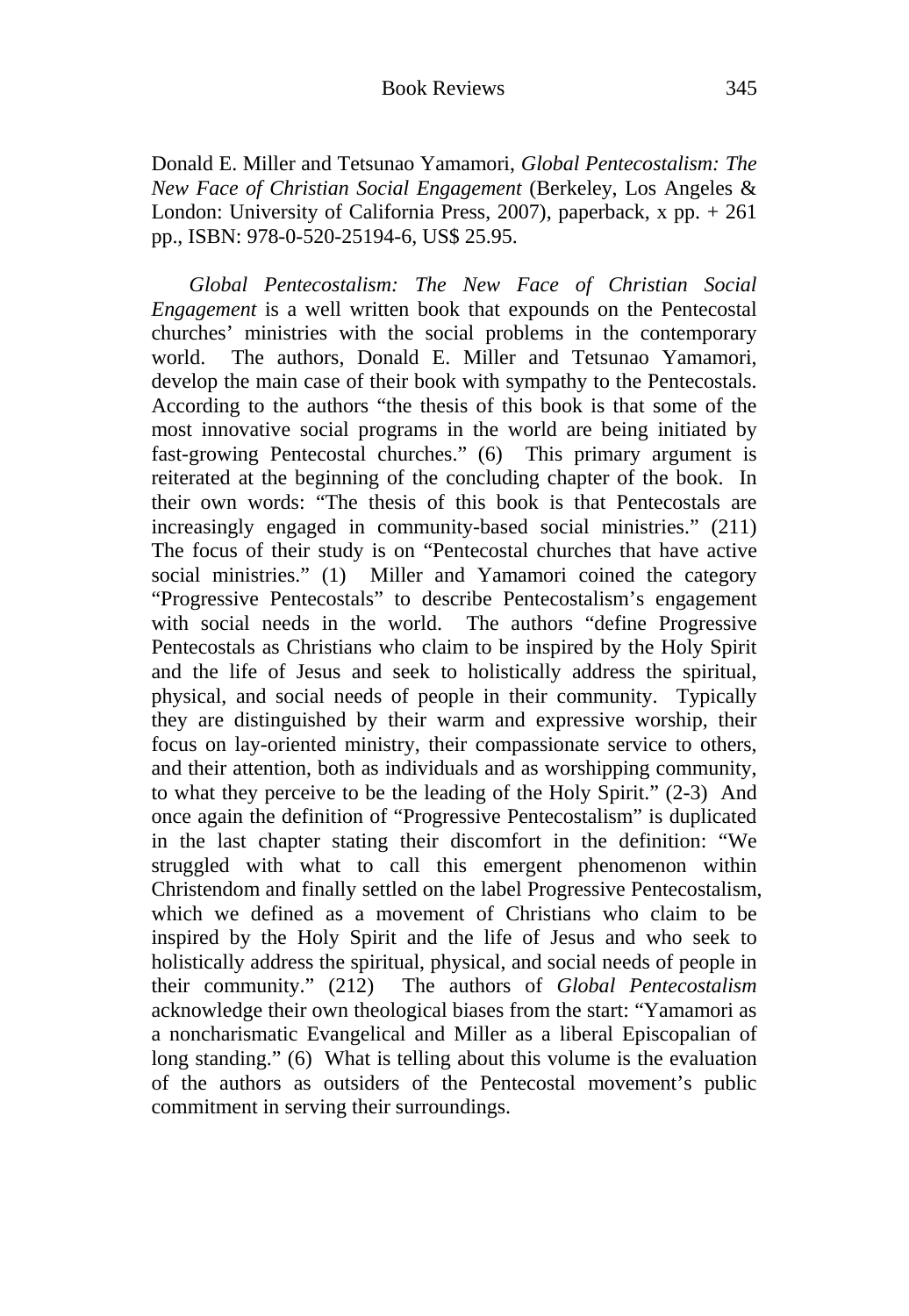The introductory chapter reports the exponential increase of Pentecostals. Those who are claiming to be Spirit-led believers, whether they brand themselves as Pentecostals or not, are the people included in this notable global study. (2) However, those who are collaborating with the oppressive rightist regimes, aligning with prosperity gospel groups without social concern and stressing conversion as the sole purpose of reaching out to the community are excluded. (2) At the beginning the authors recognize that Pentecostals have constantly been doing a holistic practice of their belief and that their good works are increasing in impetus. (3) The authors repeated this observation again: "Throughout the history of Pentecostalism there have been examples of compassionate social service, so this is not a new phenomenon. But we believe there is an emergent movement within Pentecostal churches worldwide that embraces a holistic understanding of the Christian faith." (211-212) Hence, *Global Pentecostalism* is not saying that the Pentecostals were never involved in the society. Rather, Miller and Yamamori are amazed at the strong emphasis that the Pentecostals are placing on social engagement. The reason why Pentecostals became the object of this study is because about 85% of the Christian groups that were recommended to the authors for research are Pentecostal or Charismatic. (6) The criteria for research among Pentecostals were clear: "(1) be fast growing, (2) be located in the developing world, (3) have active social programs addressing needs in their communities, and (4) be indigenous movements that were self-supporting and not dependent on outside contribution." (5-6) Furthermore, *Global Pentecostalism* is an investigation of "a particular slice of Pentecostalism." (6) It is "not a historical overview of Pentecostalism." (7) It is also not meant to "rest on specific numbers" neither on statistical data. (7)

As Miller and Yamamori launch into "Global Pentecostalism: An Emergent Force within World Christianity" in the first chapter they review the phenomenal growth of the Pentecostals and the story of the movement as well as the types of Pentecostals and how they are perceived in the Christian world. (15-38) In the next chapter the volume narrates stories of people and churches that have done humanitarian service and the holistic works or charitable efforts that they do, the community development and partnership with the NGOs and governments that they practice and the sincere inspiration or spiritual reasons that they have to serve the needy. (39-67) The third chapter is entitled "Building a New Generation: Programs Serving Children and Youth" wherein the authors travelled to Kampala, Nairobi,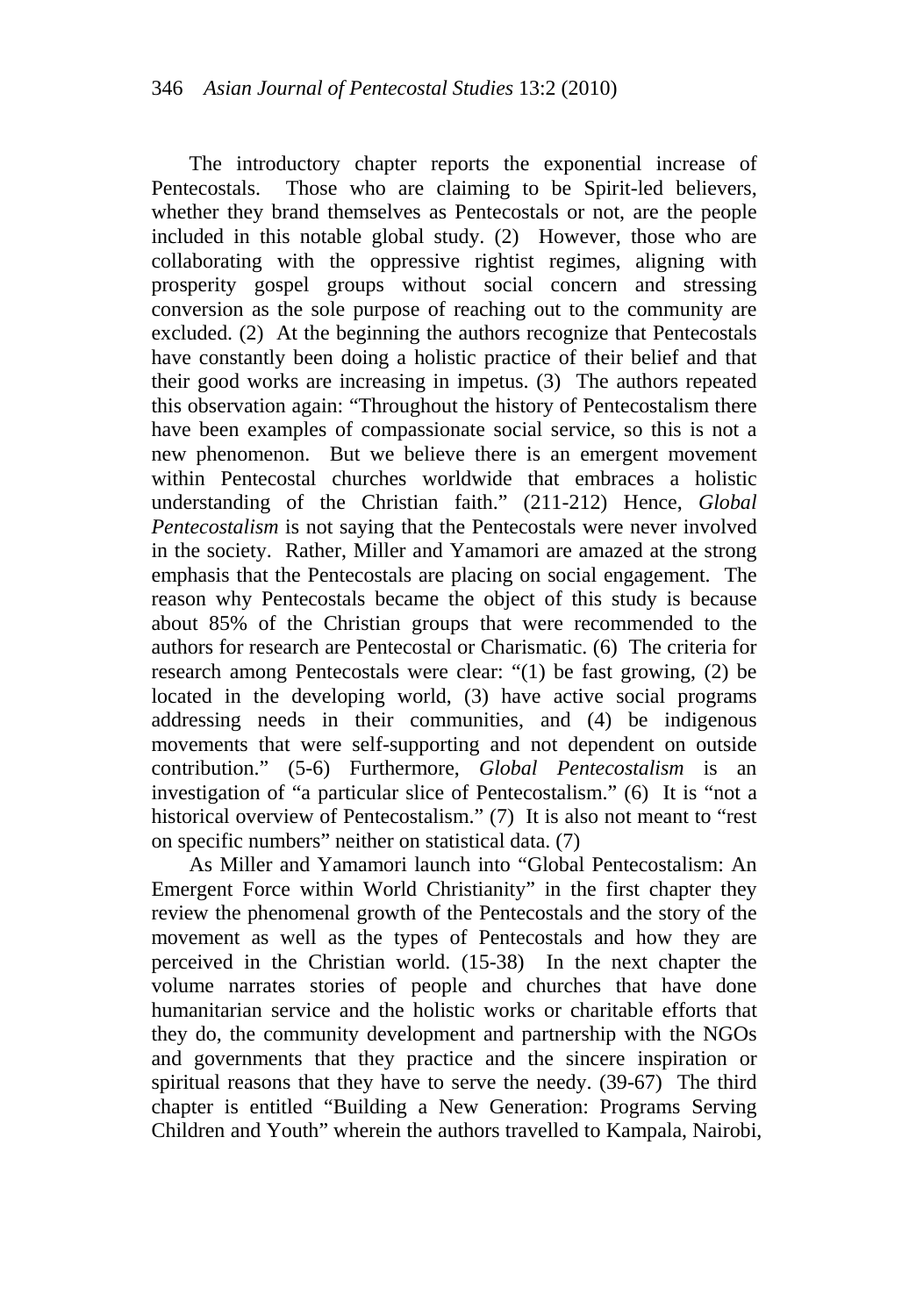Calcutta, Johannesburg, Cairo, Caracas, Buenos Aires, Singapore and Manila in order to report on the charity programs of the Pentecostals in reaching out to the children and the youth. (68-98) Chapter four is about the Pentecostals application of their belief to bring change to people and their community whereby desperate drug addicts in Hong Kong, mentally ill prisoners in Buenos Aires, pitiful HIV-positive infants in Bangkok, STD infected people in Nairobi, dying AIDS victims in Kampala and abused prostitutes in Bangkok and Calcutta are receiving help from Spirit-led Christians. (99-123) In addition, the authors note Pentecostalism's considerable ventures in lessening poverty problems all over the world and getting involved in political issues as the Holy Spirit leads them. (123-128) The following chapter is very descriptive of Pentecostal experience of worship. The title is called "Encounters with the Holy: Meeting God in Worship and Prayer" and it tells the Pentecostal experience of the spiritual gifts and speaking in tongues as well as the encounter with God, demon possessions and empowering of the Spirit. (129-159) In the sixth chapter the Protestant influence on Pentecostal ethic in terms of capitalistic philosophy is expounded through the true stories of Pentecostals who moved upward in terms of social status. (160-183) The seventh chapter is appropriately named "Organizing the Saints: Giving the Ministry to the People" because this chapter of the book is basically arguing, again through stories of people and churches within the Pentecostal circles, that by using the giftings of the congregation, and through the cell groups, the pastoral role in evangelism and discipleship, as well as church networking and women's ministries, the exponential increase of Pentecostalism is unstoppable. (184-210) The final chapter is an assessment of the potential of "Progressive Pentecostalism" in comparison with "Liberation Theology" and the misled branding of Pentecostals as fundamentalists—but to the authors they are more postmodern who see the future of Pentecostalism with the experience of the Holy Spirit in a very positive light. (211-224)

The volume includes a DVD of film clippings that shows Pentecostal gatherings, public services and personal dialogues that the authors put together. (see 14) It is beneficial to watch the DVD videos in understanding the claims the book. The basic assumptions of the research are highlighted in the introductory chapter. This is very helpful. One important assumption is that people are "meaningseeking" and another is that "religion is not a purely cognitive act." (12) Moreover, Miller and Yamamori are "standing within the Christian tradition" but their research is not for the confession of their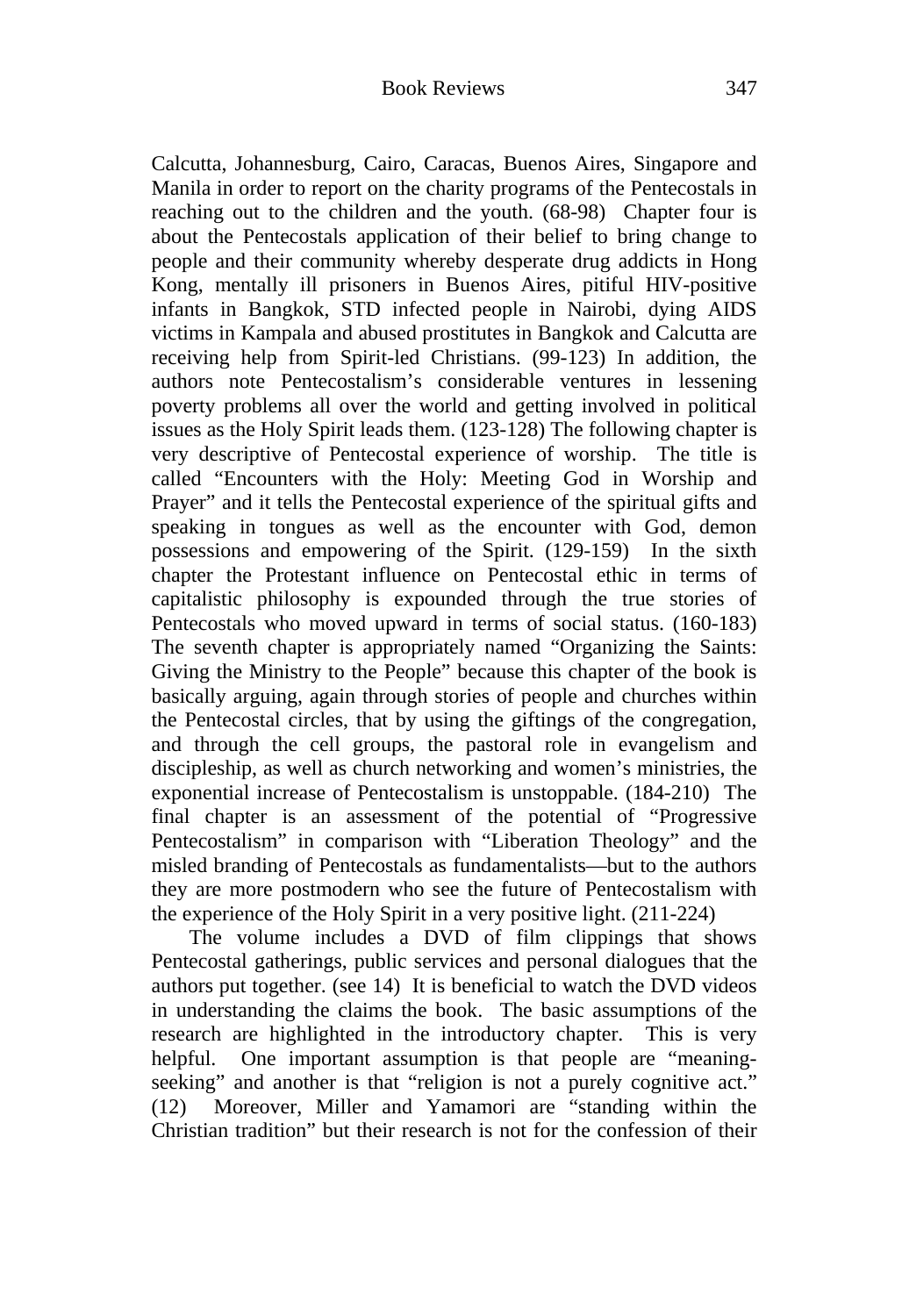belief in God; and likewise to the best of their ability they evaded "the trap of cynicism;" rather, they "sympathetically attempt to describe" the things that they have seen. (13) As a matter of interest, the authors were on the defensive against their liberal colleagues who degrade the Pentecostals and chide the authors on why they would take huge amounts of time in going around to observe Pentecostal groups. (34-35) Other noteworthy features of *Global Pentecostalism* are the sections in some chapters that give theoretical reflections on the Pentecostal experience and practice. A few examples that caught the attention of the reviewer would be sufficient. In the first chapter the authors argue that Pentecostalism should be given the transcendent factor—what Pentecostals would claim as the Holy Spirit—when they reflect on "The Secularization Thesis and Pentecostalism." (34-38) Another example is the section "Theoretical Interlude" in chapter four. Miller and Yamamori talk about the role of the Holy Spirit in the recovery of the people who got addicted to drugs and later became drug free due to the power of God. (108-110) Reviewing the theory of Emile Durkheim that the sacred is "utterly human" and "it is the collective sentiments that bind a group together" (133) in the fifth chapter is insightful. (132- 134) A couple of further examples in chapter six about the role of the Protestant work ethic as explained by Max Weber for the upward movement of the social status of the Pentecostals (162-164) and the analysis of the Pentecostal life using Karl Marx's theory of religion (179-180) are insightful and challenging to embrace. A final example in chapter eight is the "Comparisons with Liberation Theology." The authors maintain that "Progressive Pentecostalism" and "Liberation Theology" could be complimentary. (213-216)

The highlights of the volume for this reviewer are the living testimonies of people that God is using to do humanitarian causes for the oppressed and the destitute. The stories of women of faith such as Coleen Walters in Johannesburg providing education to poor children (especially 75-79), Mama Maggie in Cairo saving the children from the dump (especially 80-83), Sister Marlena in Caracas snatching the teenagers from destruction (especially 84-88), Jackie Pullinger in Hong Kong bringing drug addicts to recovery (especially 99-105) and many others brought power and substance to the claim of the authors that Pentecostals are making a difference in society. Furthermore, the authors report that many Pentecostal churches from different parts of the world are doing humanitarian service to people with AIDS, providing livelihood to the poor, transforming their communities through charitable works and bringing hope to the hopeless. The use of